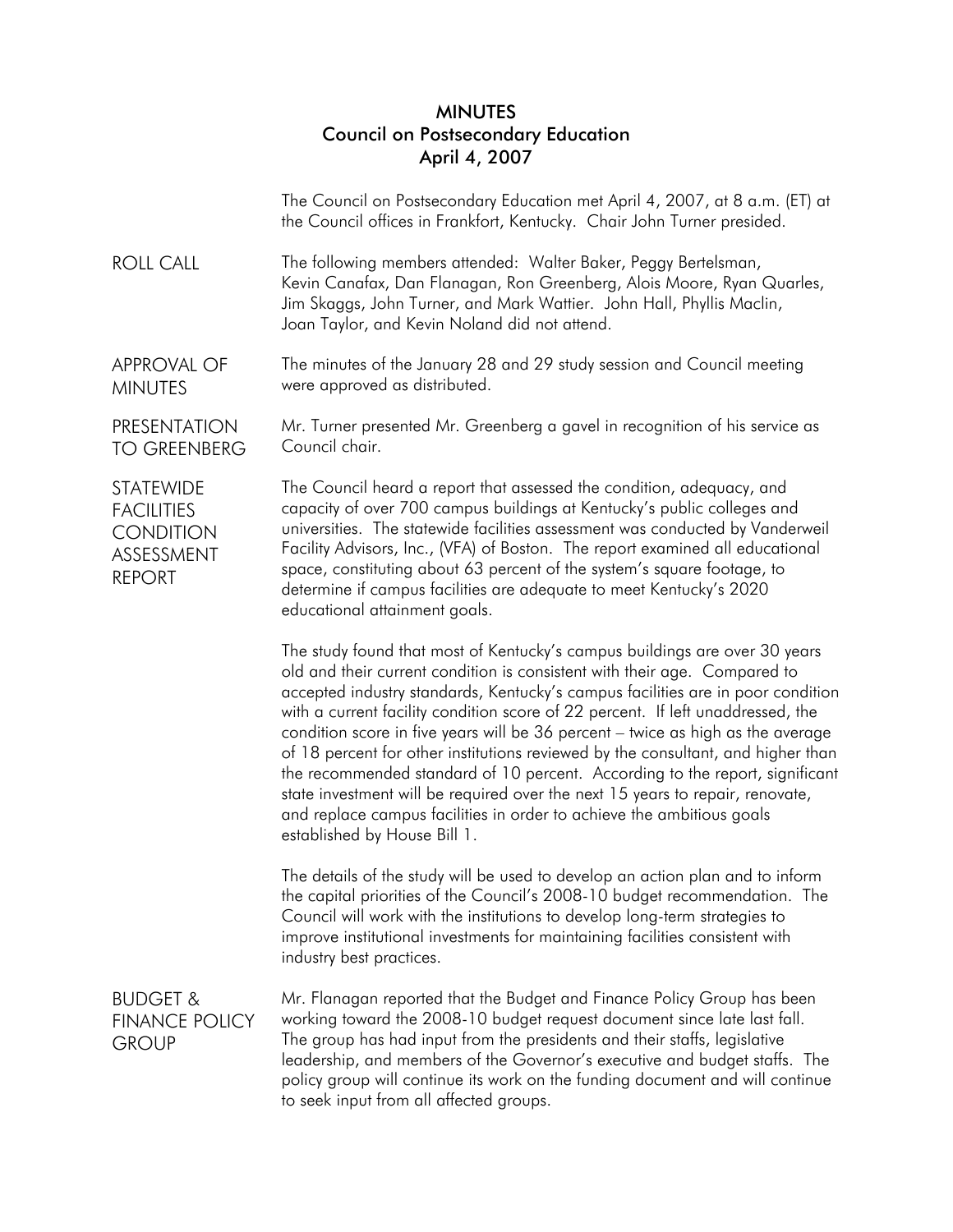| <b>QUALITY &amp;</b><br><b>ACCOUNTABILITY</b><br><b>POLICY GROUP</b> | Mr. Wattier reported that the Quality and Accountability Policy Group met in<br>March and had preliminary discussions about education doctorates, House<br>Bill 1 institutional goals, and the engineering education strategy. The policy<br>group will continue these discussions and will bring recommendations to the<br>Council at future meetings. Mr. Wattier offered the following recommendation<br>on the report of the Developmental Education Task Force. |
|----------------------------------------------------------------------|----------------------------------------------------------------------------------------------------------------------------------------------------------------------------------------------------------------------------------------------------------------------------------------------------------------------------------------------------------------------------------------------------------------------------------------------------------------------|
| DEVELOPMENTAL<br><b>EDUCATION TASK</b><br><b>FORCE</b>               | RECOMMENDATION: The Quality and Accountability Policy Group<br>recommends that the Council accept the six core recommendations identified<br>in the Developmental Education Task Force 2007 report, Securing Kentucky's<br>Future: A Plan to Improve College Readiness and Success, and refer the plan                                                                                                                                                               |

to the Budget and Finance Policy Group for review and implementation in the Council's 2008-10 biennial budget request and to the Quality and Accountability Policy Group for programmatic implementation.

These six items are the priority actions recommended:

- 1. Update college admissions regulations Revise current guidelines for admission (13 KAR 2:020) to reflect best practices in student preparation and enrollment.
- 2. Create an integrated accountability system tied to performance funding Develop accountability plans with educational partners that recognize important measures and targets for student success.
- 3. Fund infrastructure improvement Fund infrastructure support and provide weighted funding for greater support for the enrollment of underprepared students.
- 4. Align college readiness standards and tie to educator professional development – Enhance student success through collaborative professional development programs.
- 5. Better link educator preparation to college readiness Require the Education Professional Standards Board to include criteria for program approval that trains teachers and adult educators to diagnose and address learner problems.
- 6. Develop early student interventions Use the implementation of the EPAS (Educational Planning and Assessment System) to develop collaborative interventions to improve college readiness.

Mr. Turner, chair of the Developmental Education Task Force, said that the group was charged by the Quality and Accountability Policy Group with developing a comprehensive plan to reduce the number of underprepared students and to better support and retain students who enter the institutions underprepared. He said that Representative Harry Moberly and Senator Jack Westwood were engaged participants in the work of the task force. The report was approved by the task force and released February 12, 2007. The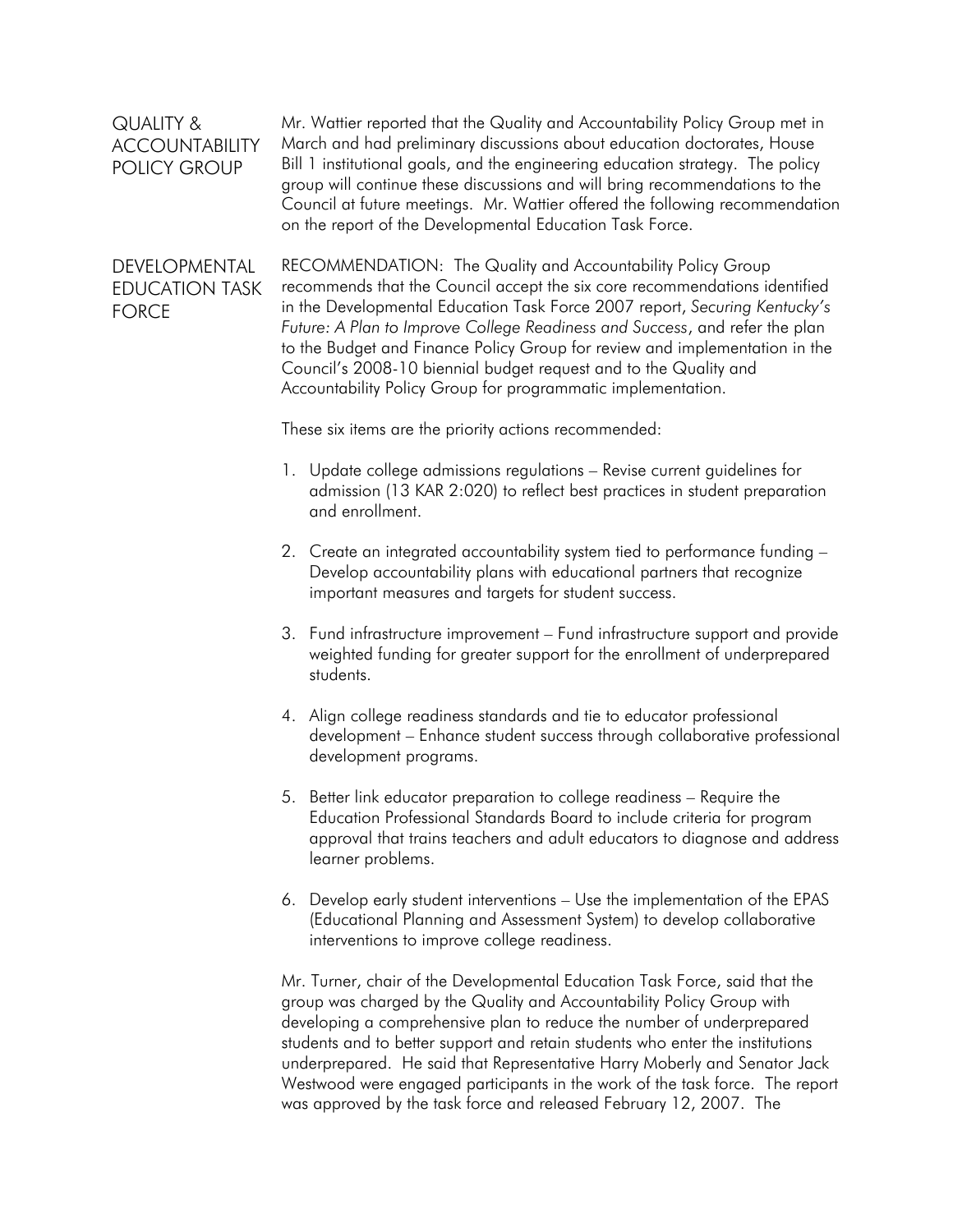recommendations were recently endorsed by the P-16 Council.

Detailed descriptions, deliverables, and responsible partners are noted for each recommendation in the final report. A timeline for implementation of the core recommendations also is included. The Quality and Accountability Policy Group will report to the Council about the progress made on each recommendation. Council members will be asked to consider recommendations for changes to the college admissions regulations (13 KAR 2:020) at the May 2007 meeting in support of the task force recommendation.

MOTION: Ms. Bertelsman moved that the report recommendations be accepted. Mr. Canafax seconded the motion.

VOTE: The motion passed.

President Layzell said that several items fit together and should be kept in mind moving forward – the 2020 projections which laid down the baseline degree targets to meet the general goal of HB 1 to increase educational attainment, the facilities condition report, the Developmental Education Task Force recommendations, the STEM Task Force recommendations, and the diversity plan to be complete by spring 2008.

REGIONAL STEWARDSHIP INFRASTRUCTURE PROPOSALS RECOMMENDATION: The Quality and Accountability Policy Group recommends that the Council approve regional stewardship program infrastructure plans for Eastern Kentucky University, Kentucky State University, and Morehead State University.

> EKU, KSU, and Morehead will each receive \$400,000 over the next two years to support the development and implementation of [regional stewardship](http://cpe.ky.gov/policies/budget/reg_steward_program.htm)  [programs.](http://cpe.ky.gov/policies/budget/reg_steward_program.htm) The institutions will use these funds to hire staff and create regional stewardship offices on their campuses. The offices will have primary responsibility for implementing regional stewardship plans on each campus. The Council approved funding for Northern Kentucky University's regional stewardship program in September 2006 and programs for Murray State University and Western Kentucky University in January 2007. Funds will not be allocated to the institutions on a recurring basis until the plan is fully implemented. The Council staff will review each institution's infrastructure plan and the Council will then consider moving the funds into the institution's base funding.

MOTION: Mr. Wattier moved that the recommendation be approved. Ms. Bertelsman seconded the motion.

VOTE: The motion passed.

STEM TASK FORCE RECOMMENDATION: The Research, Economic Development, and Commercialization Policy Group recommends that the Council accept the eight recommendations of the STEM Task Force detailed in the March 2007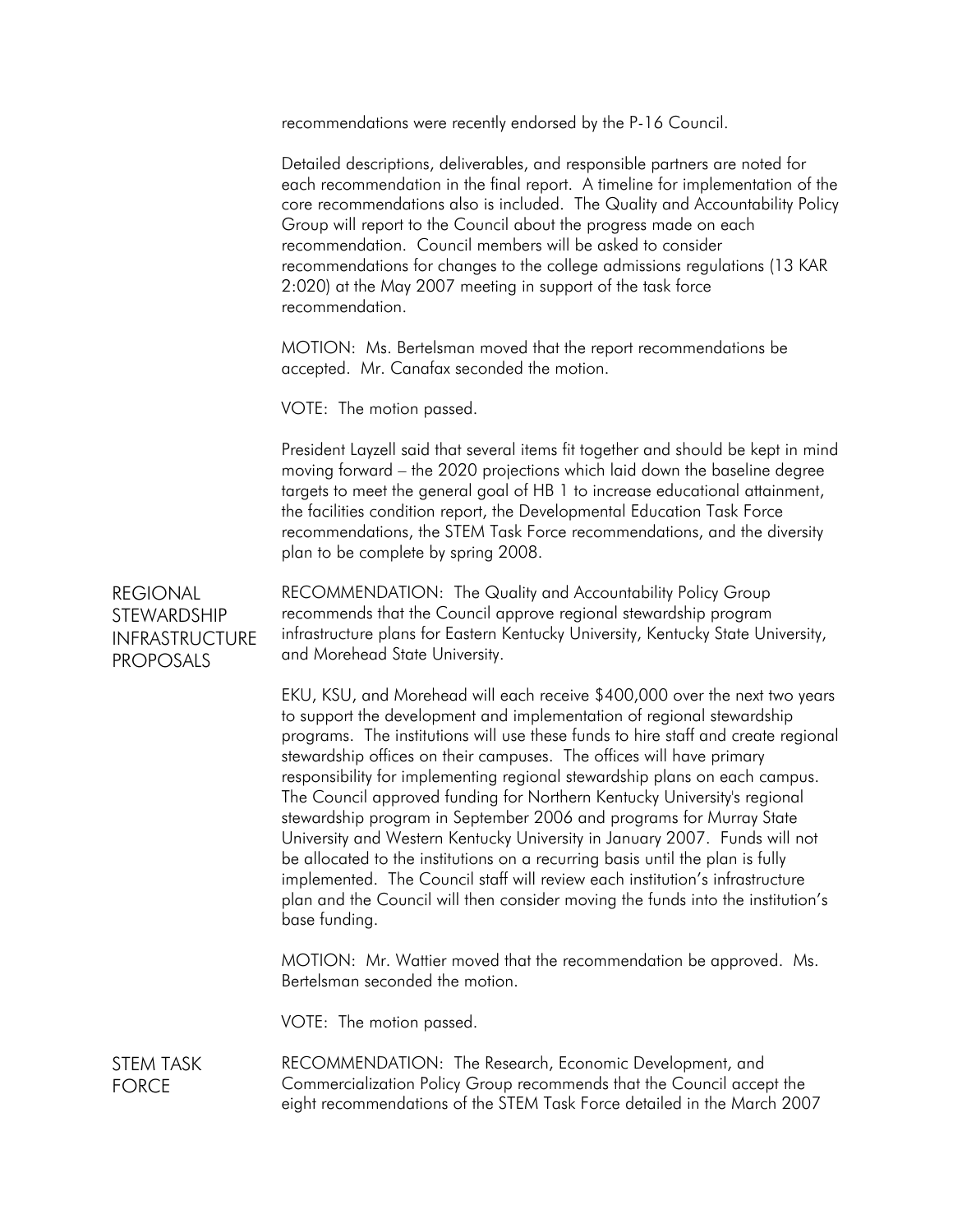report *Kentucky's STEM Imperative: Competing in the Global Economy*.

- 1. Energize and fund a statewide public awareness campaign to help Kentuckians understand the critical importance of STEM to their own economic competitiveness and to that of the Commonwealth.
- 2. Create incentives and a supportive environment for students, teachers, and institutions that pursue, succeed, and excel in STEM disciplines throughout the P-20 pipeline.
- 3. Implement international best practices in professional development programs for P-16 STEM teachers to increase the intensity, duration, and rigor of professional development.
- 4. Improve teacher preparation programs and encourage people with undergraduate and graduate STEM degrees to enter the teaching profession.
- 5. Revolutionize how STEM subjects are taught, learned, and assessed and implement a statewide research-based STEM curriculum that is aligned with global workforce and academic standards.
- 6. Engage business, industry, and civic leaders to improve STEM education and skills in the Commonwealth and create incentives for Kentucky businesses that employ and invest in STEM educated students.
- 7. Develop an ongoing, coordinated statewide STEM initiative that maximizes the impact of resources among state agencies, schools, colleges and universities, and businesses and is focused on developing and attracting STEM-related jobs to Kentucky.
- 8. Target energy sustainability problems and opportunities in Kentucky and the nation as a primary objective of statewide STEM enhancements.

At its November 2006 meeting, the Council charged the STEM (Science, Technology, Engineering, and Mathematics) Task Force with developing a statewide P-20 strategic action plan to accelerate Kentucky's performance within the STEM disciplines. The 110 task force members are leaders within the government, business, and education sectors from across the Commonwealth and included Senators Dan Kelly and Gerald Neal and Representatives Jeff Hoover and Tanya Pullin. UK President Lee Todd served as chair. During the past three months, the task force reviewed data, heard testimony, and examined a wide variety of national reports that identify the scope and seriousness of the STEM crisis in America.

Dr. Allyson Handley of the Council staff reported that the Research, Economic Development, and Commercialization Policy Group held a conference call meeting March 19 to accept the recommendations of the STEM Task Force. The report was rolled out at a press conference March 20 at Tates Creek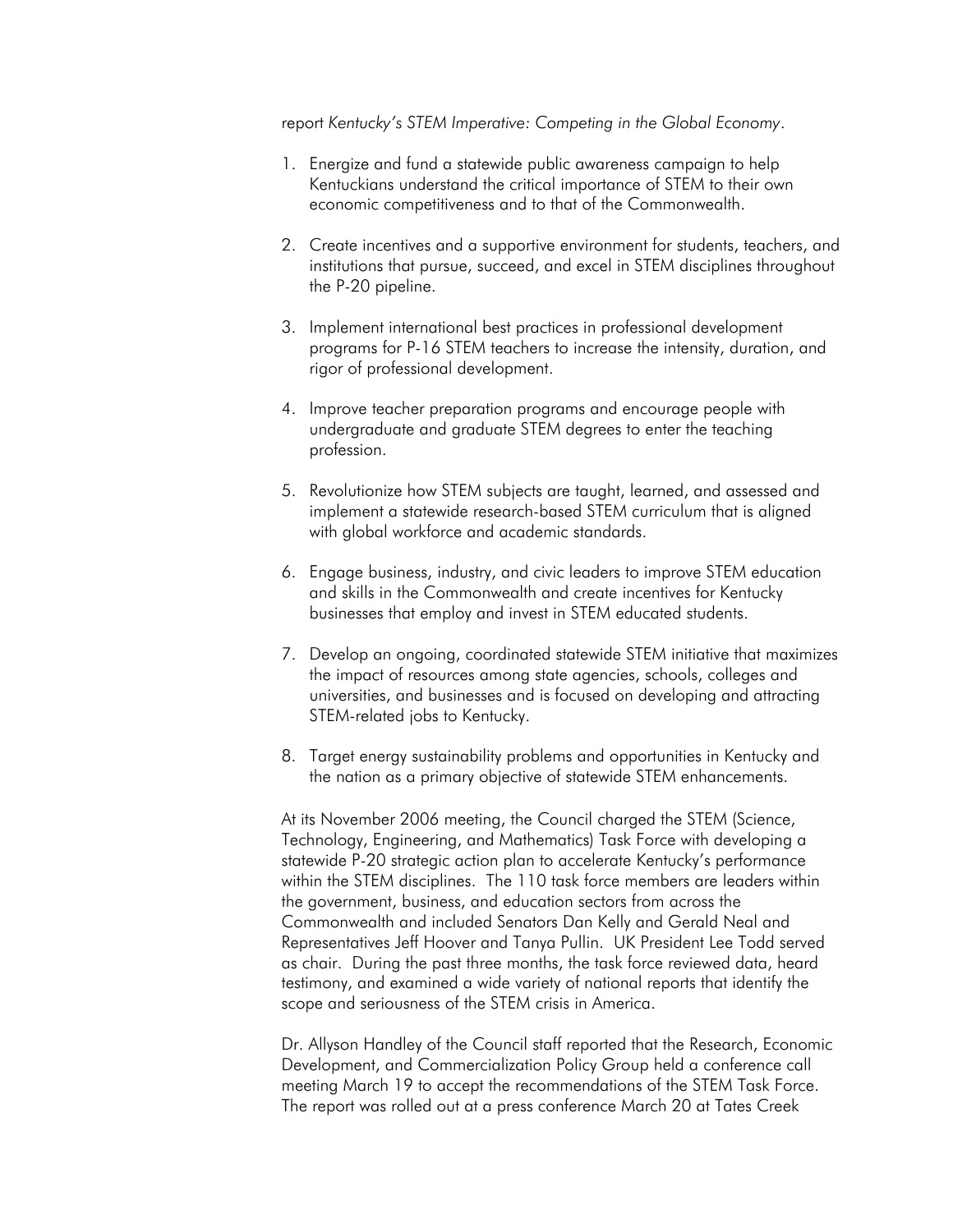Senior High School in Lexington.

| Senate Resolution 241 and House Resolution 224, passed during the 2007<br>legislative session, continue the work of the STEM Task Force. Task force<br>members will have the opportunity to join study groups that will meet from<br>April to August 2007 to develop more detailed implementation action plans<br>associated with each of the eight recommendations. These action plans will<br>be released in September 2007 to be utilized in developing the Council's<br>2008-10 biennial budget recommendations.                                                                                                                                                                                                                                                                                                                                                                                                                                                              |
|-----------------------------------------------------------------------------------------------------------------------------------------------------------------------------------------------------------------------------------------------------------------------------------------------------------------------------------------------------------------------------------------------------------------------------------------------------------------------------------------------------------------------------------------------------------------------------------------------------------------------------------------------------------------------------------------------------------------------------------------------------------------------------------------------------------------------------------------------------------------------------------------------------------------------------------------------------------------------------------|
| MOTION: Mr. Canafax moved that the recommendations be accepted. Ms.<br>Moore seconded the motion.                                                                                                                                                                                                                                                                                                                                                                                                                                                                                                                                                                                                                                                                                                                                                                                                                                                                                 |
| VOTE: The motion passed.                                                                                                                                                                                                                                                                                                                                                                                                                                                                                                                                                                                                                                                                                                                                                                                                                                                                                                                                                          |
| A summary of legislative actions pertaining to postsecondary and adult<br>education passed in the 2007 General Session was distributed. Despite early<br>endorsement by the legislative and executive branches, measures to restore<br>capital projects vetoed in the 2006 session stalled due to a stalemate over a<br>proposed overhaul of the state's retirement system. Also left unaddressed<br>were state-level funding pools to support capital renewal and maintenance,<br>research, and statewide technology upgrades. One capital-related project<br>that made it successfully through the process was the authority given to UK to<br>use its own funds to purchase Good Samaritan Hospital. Among the<br>legislation passed was House Bill 185 which established a collaborative<br>initiative among state agencies, the legislature, the administration, business,<br>health care entities, and the postsecondary institutions to address<br>cardiovascular disease. |
| The Council's six-year capital plan will be submitted to the Capital Planning<br>Advisory Board April 15, 2007. Technology is the primary capital resource<br>included in the Council's plan. Current technology is dated and upgrades are<br>needed to support the current program demands and to meet the goals of HB<br>1 and the Public Agenda. Refinements to the plan are expected over the next<br>few months as the Council develops its funding priorities for the FY 2008-10<br>budget recommendation.                                                                                                                                                                                                                                                                                                                                                                                                                                                                  |
| Dr. Layzell said that the High School Feedback Report for the class of 2004<br>offers a broad range of information about college preparation and<br>participation of Kentucky's 2004 high school graduates. It was produced<br>collaboratively with data collected by the Council, the Kentucky Department of<br>Education, the Kentucky Higher Education Assistance Authority, ACT Inc., and<br>The College Board. Substantial improvements have been made to the report<br>since the Council last published it in 2006. This year's report uses students'<br>highest ACT scores, rather than their most recent, and for the first time<br>includes the graduation rates of each high school and the average high<br>school grade point average for all 12th graders. Each high school report<br>features comparison information at the school, district, and state levels and<br>important school statistics such as ACT and Advanced Placement test-taking                     |
|                                                                                                                                                                                                                                                                                                                                                                                                                                                                                                                                                                                                                                                                                                                                                                                                                                                                                                                                                                                   |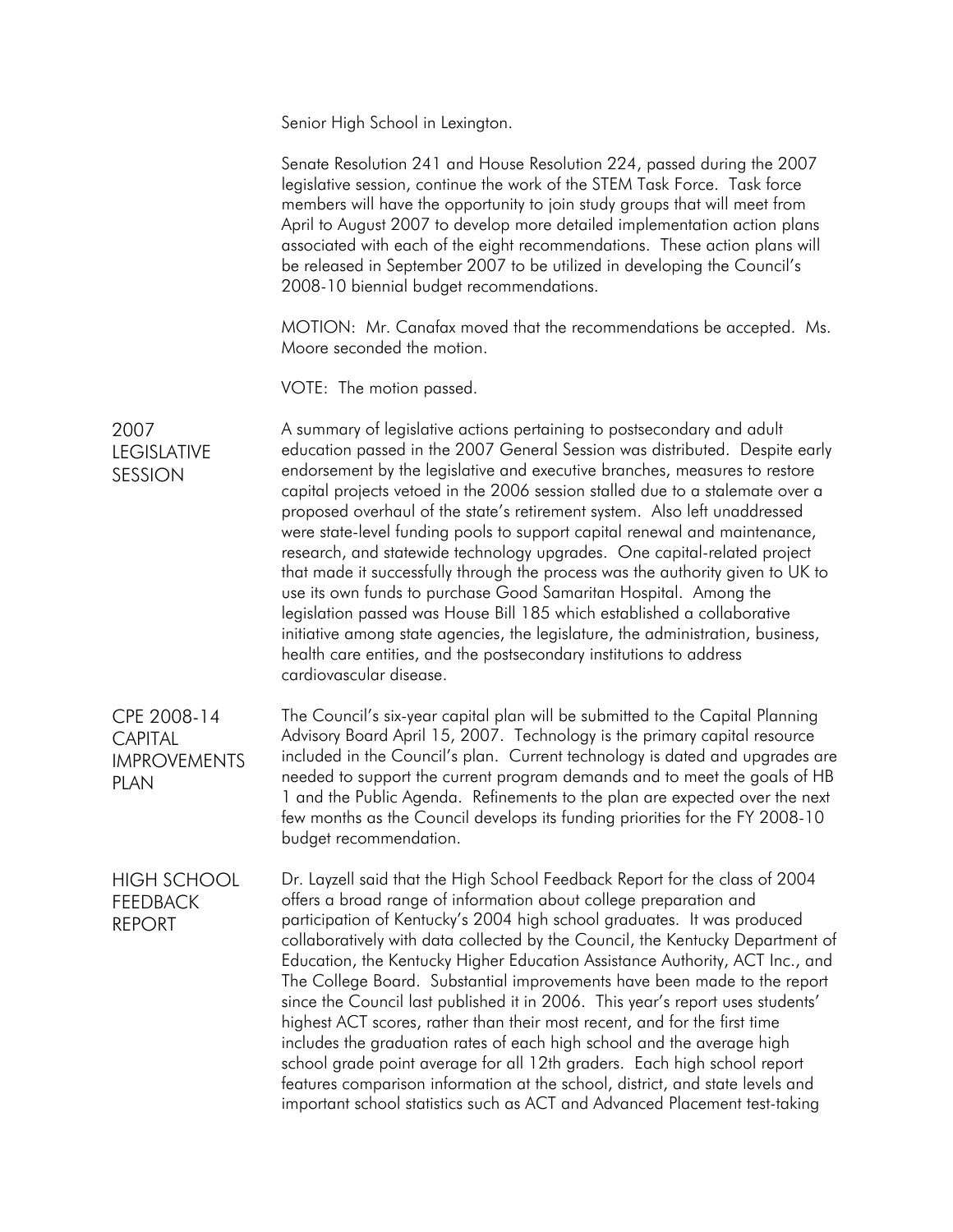and success. With a more user-friendly format, the report is designed to be a tool for data-based decision-making at the local and state levels. Statewide data included in the report shows 81 percent of students graduate high school and 51 percent enroll in a Kentucky college or university. Of those students that enroll in college, 95 percent attend full-time and 64 percent enter a bachelor's degree program. The report also details how the class of 2004 performed in their first two years of college. Eighty-nine percent of students returned for a second semester and the mean grade point average at the end of their first year was 2.3. Statewide findings show 79 percent returned for their second year. KHEAA's participation in the report also provides information about the Kentucky Educational Excellence Scholarship Award program for the first time. The report shows Kentucky students earned an average KEES award of \$1,054.

KBE REPORT A written report was distributed from Kevin Noland, interim commissioner of education, on activities of the Kentucky Board of Education.

2007-08 TUITION & FEE PROPOSALS

RECOMMENDATION: The staff recommends that the Council approve 2007-08 tuition and mandatory fee charges for Kentucky State University, Murray State University, Northern Kentucky University, and Western Kentucky University and approve 2007-08 tuition and mandatory fee charges for the University of Louisville contingent upon approval of the proposed increases by the UofL Board of Trustees at its April 5 meeting.

Tuition rates for undergraduate resident students will increase 7.5 percent at KSU, 8.4 percent at Murray State University, 9.3 percent at NKU, 7.8 percent at WKU, and 9.9 percent at UofL. All tuition increases are within the tuition parameters established by the Council in 2006. Additionally, per the Council's request, each institution submitted plans for increases in financial aid for students who have a demonstrated financial need.

The Council approved proposals for tuition and fees for 2007-08 for UK, EKU, MoSU, and KCTCS at its January 2007 meeting.

MOTION: Mr. Quarles moved that the recommendation be approved. Mr. Flanagan seconded the motion.

VOTE: The motion passed.

Mr. Canafax urged the Council to discuss increased funding for Pell grants in Kentucky with the members of the federal delegation. Dr. Layzell said that the Council staff will be attending a forum held by Congressman John Yarmuth the following week. One item of discussion will be increased Pell grant funding. Dr. Layzell said that work done recently on financial aid programs seemed to indicate that Kentucky is leaving Pell grant money on the table, so work will continue on this issue.

KY/INDIANA RECOMMENDATION: The staff recommends that the Council approve the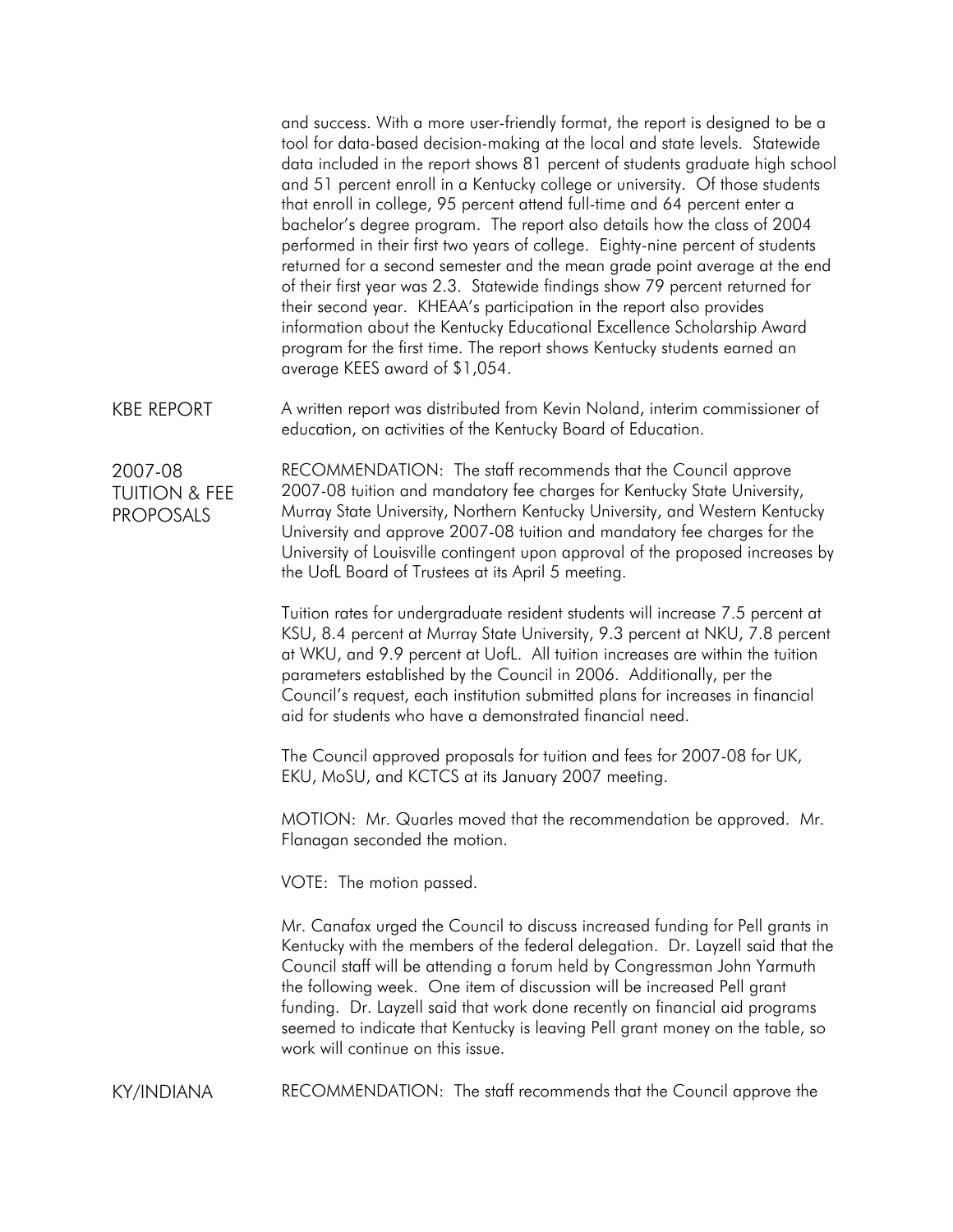| <b>RECIPROCITY</b><br><b>AGREEMENT</b>                            | tuition reciprocity agreement with Indiana.                                                                                                                                                                                                                                                                                                                                                                                                                                   |
|-------------------------------------------------------------------|-------------------------------------------------------------------------------------------------------------------------------------------------------------------------------------------------------------------------------------------------------------------------------------------------------------------------------------------------------------------------------------------------------------------------------------------------------------------------------|
|                                                                   | Dr. Layzell said that the current agreement with Indiana expires June 30,<br>2007. The Council staff has worked with Indiana and the participating<br>institutions to renegotiate the agreement in compliance with the policies<br>adopted by the Council.                                                                                                                                                                                                                    |
|                                                                   | MOTION: Ms. Bertelsman moved that the agreement be approved. Mr.<br>Canafax seconded the motion.                                                                                                                                                                                                                                                                                                                                                                              |
|                                                                   | VOTE: The motion passed.                                                                                                                                                                                                                                                                                                                                                                                                                                                      |
| <b>CEO REPORT</b>                                                 | Mr. Baker gave a report on activities of the Committee on Equal<br>Opportunities. An agreement has been reached with the presidents and<br>fellows of Harvard College on behalf of their Civil Rights Project to conduct<br>the statewide diversity study for public postsecondary education in the<br>Commonwealth to be completed by March 1, 2008. The cost of the contract<br>is \$200,000 funded by a contribution of \$20,000 from each institution and<br>the Council. |
| <b>COUNCL</b><br><b>COMMITTEES</b>                                | Mr. Turner announced Council committee assignments. The Executive<br>Committee will consist of John Turner, Dan Flanagan, Walter Baker, Peggy<br>Bertelsman, Kevin Canafax, and Mark Wattier. Mr. Greenberg will replace<br>Mr. Turner on the Budget and Finance Policy Group. Mr. Turner will serve as<br>an ex officio member on all policy groups.                                                                                                                         |
| PRESIDENTIAL<br><b>PROFILE</b>                                    | Mr. Turner said that the agenda item pertaining to the presidential profile had<br>been removed from the agenda.                                                                                                                                                                                                                                                                                                                                                              |
| <b>CPE STAFF</b>                                                  | Dr. Layzell announced that Sandy Woodley will leave the Council staff to<br>become the chief financial officer for the Arizona Board of Regents. She will<br>continue to work part-time at the Council through July.                                                                                                                                                                                                                                                          |
|                                                                   | MOTION: Ms. Bertelsman moved that the Council go into executive session<br>to discuss a personnel matter. Mr. Flanagan seconded the motion.                                                                                                                                                                                                                                                                                                                                   |
|                                                                   | VOTE: The motion passed and the Council went into executive session.                                                                                                                                                                                                                                                                                                                                                                                                          |
|                                                                   | When the Council returned to open session, the following motion was offered.                                                                                                                                                                                                                                                                                                                                                                                                  |
| <b>EMPLOYMENT</b><br><b>AGREEMENT FOR</b><br><b>CPE PRESIDENT</b> | MOTION: Ms. Bertelsman moved that the Council extend President Layzell's<br>employment agreement from April 16, 2007, to September 30, 2007, and<br>authorize the Council chair to execute an addendum to the employment<br>agreement. Mr. Baker seconded the motion.                                                                                                                                                                                                         |
|                                                                   |                                                                                                                                                                                                                                                                                                                                                                                                                                                                               |

VOTE: The motion passed.